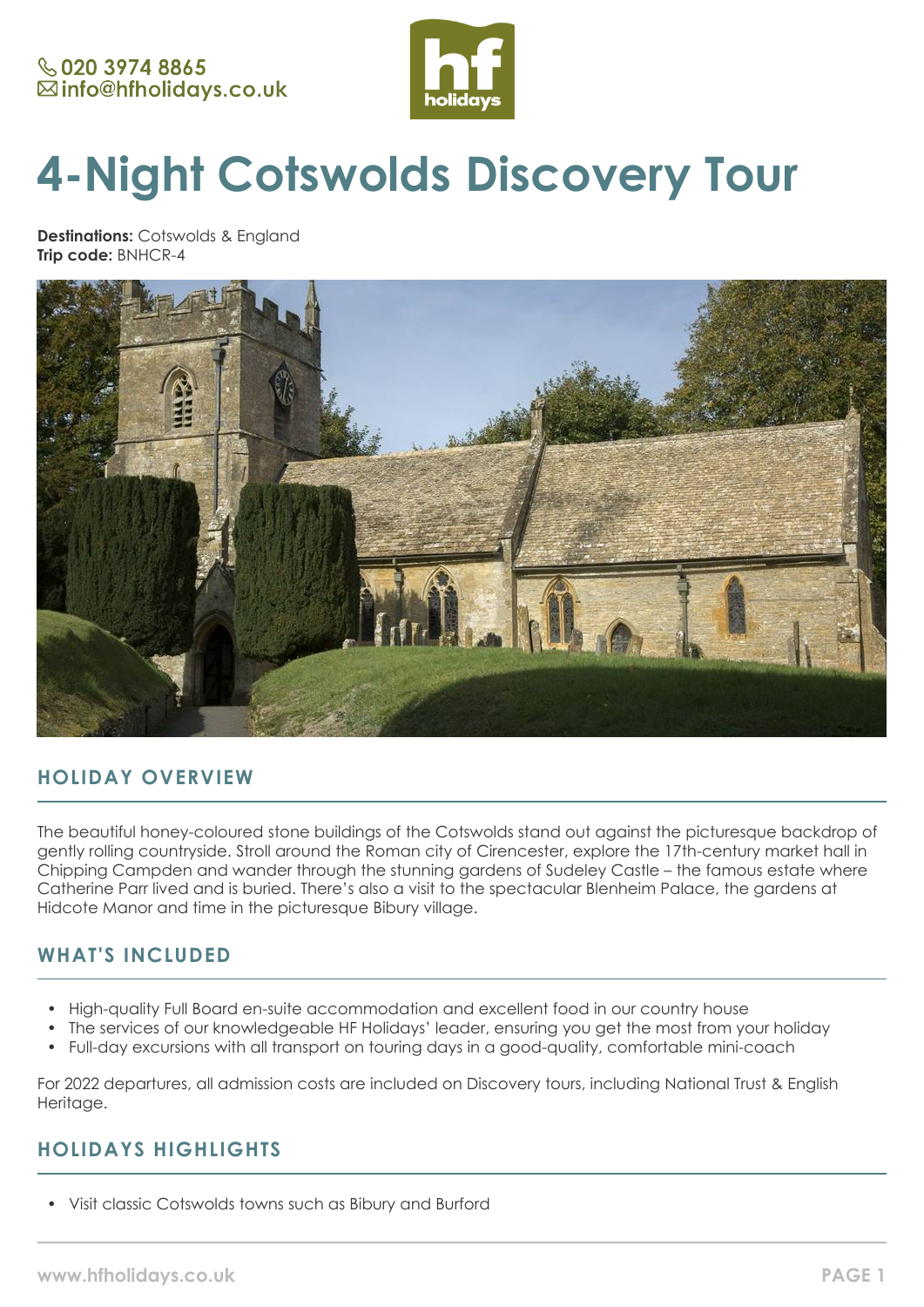- Spend an afternoon at the wonderful Hidcote Manor Gardens
- Explore the wool town of Chipping Camden
- Stop at Stanway House a marvellous Jacobean home

# **TRIP SUITABILITY**

Our Discovery holidays give you the opportunity to immerse yourself in the culture of the local area through **active sightseeing**.

On each Discovery day, you will be walking roughly 3-5 miles (5-8km) throughout the course of the day as you explore the venues and locations we visit. You'll also be hopping on and off the coach throughout - you should expect to spend the majority of the day on your feet. Most of this walking will be at attractions but some may be across country tracks or footpaths so be sure to **bring sturdy shoes**. There will also be stairs to climb in the majority of the venues you visit, though other more accessible options may be available. At some venues, there may also be uneven surfaces, such as cobbles or rocky paths.

## **ITINERARY**

## **Day 1: Arrival Day**

You're welcome to check in from 4pm onwards.

Enjoy a complimentary Afternoon Tea on arrival.

## **Day 2: Bibury, Burford & Blenheim Palace**

Our day starts with a couple of shorter visits, firstly to the picture-postcard village of Bibury which was once described by William Morris as "the most beautiful village in England." Here, we can stretch our legs and can snap a photo of the iconic Arlington Row too. We'll stop again in Burford - a historic Cotswold village - before continuing on to Blenheim Palace, which is where we'll spend our afternoon exploring the spectacular house and stunning grounds.

## **Day 3: Batsford Aboretum & Hidcote Manor Gardens**

Our first visit today takes us to the famous Batsford Arboretum which houses the National Collection of Japanese Flowering Cherries. We shall follow this up with a visit to Broadway Tower, set high on the Cotswold escarpment. In the afternoon we'll explore the Arts & Crafts gardens of Hidcote Manor with their many garden 'rooms'.

# **Day 4: Chipping Campden & Stanway House**

Today we'll drive through a myriad of charming Cotswold villages, stopping at Adlestrop and Stow-on-the-Wold to stretch our legs and explore! In the afternoon, we shall travel on to Chipping Campden before arriving at the highlight of the day - Stanway House. This fine example of unspoilt Jacobean architecture was once the old summer haunt of J M Barrie in the 1920s.

## **Day 5: Departure Day**

Enjoy a leisurely breakfast before making your way home.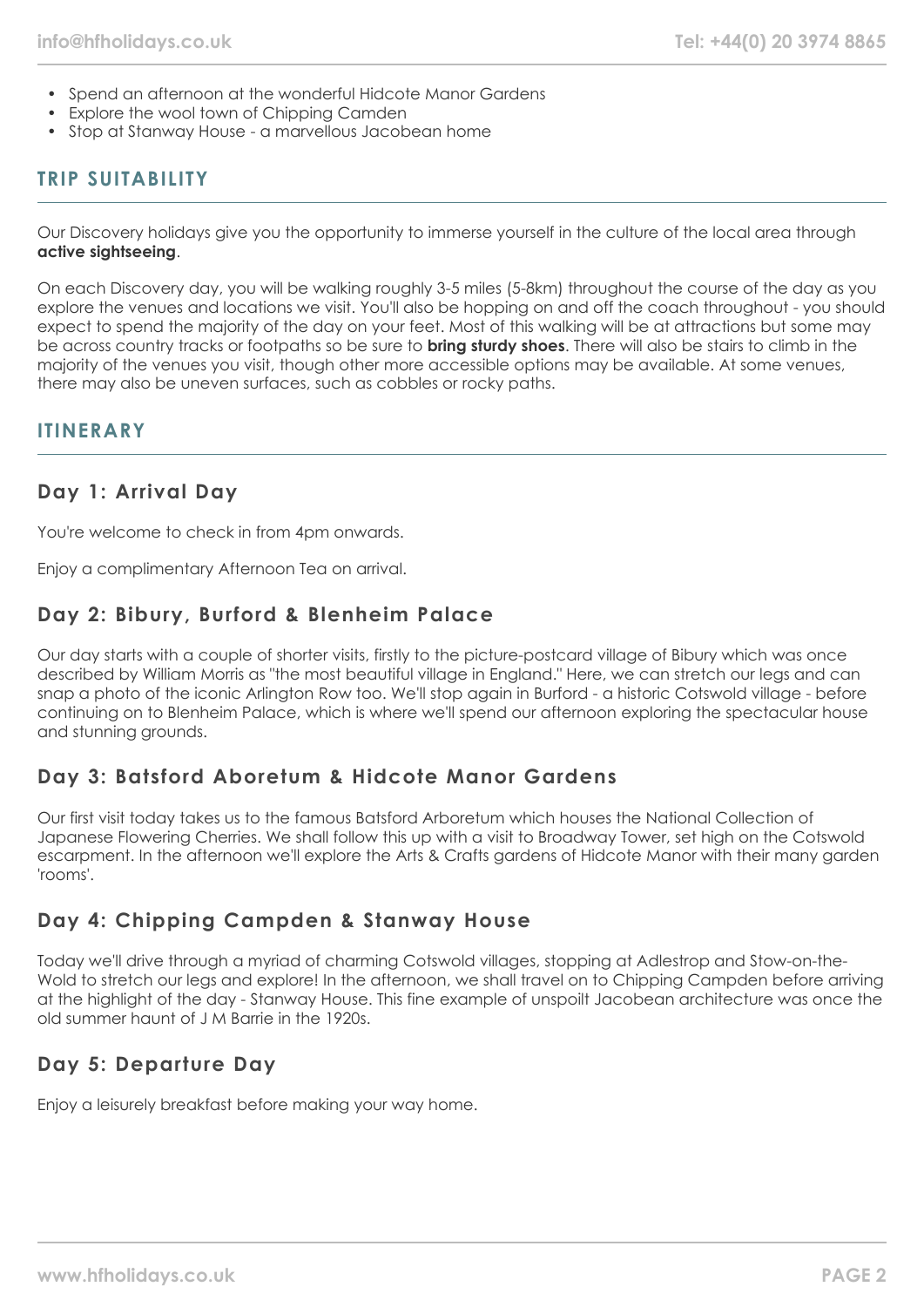# **ACCOMMODATION**

# **Harrington House**

In one of the prettiest spots in the Cotswolds, Harrington House provides a stylish escape in the form of a traditional country retreat, with the trimmings and flourishes you'd expect. All set in a stately Georgian house that mirrors the mellow architectural styles of the Cotswolds and retains many of its original features; the most breathtaking is the sunny walled garden, surrounded by attractive landscaped gardens. As well as 29 bedrooms, two lounges, a cosy bar and pleasant dining room, there are further feathers in this handsome house's hat. Quintessential English countryside, described by JB Priestly as, 'the most English and least spoiled of all our countryside', is just a short stroll away with pretty villages such as Chipping Campden and the Slaughters, rolling landscapes and classic trails from the Cotswold Way to the Gloucestershire Way and Monarch Way waiting for you to discover them.

# **Country House Accommodation**

## **Accommodation Info**

## **Need To Know**

We appreciate that COVID-19 continues to impact the nations. The English, Scottish and Welsh governments are not always in sync, so measures in our country houses may vary between the nations. We thank all quests for adhering to the measures we have introduced to keep our guests, leaders and team members safe.

You can see our latest FAQs and guarantees at <https://www.hfholidays.co.uk/coronavirus-travel-advice>

## **Ventilation, Physical Distancing Measures and Group Sizes around the Houses**

We will keep our public areas well ventilated; for your comfort you might want to pack an extra layer to keep you comfortable.

With the relaxation of physical distancing, we will be allowing larger groups to dine and relax in the bar together.

Hand sanitiser stations will be made available in frequently used public areas for guests and staff use. It is advisable to bring additional hand sanitiser for whilst you are out walking.

We always follow the latest regional government advice, but our one recommendation is don't forget your face mask! There is no requirement to wear a face covering in communal areas, but you may of course choose to. Some places throughout the UK may still require you to wear a mask even if the government legislation does not. With this in mind we suggest you bring a personal supply of face coverings for the duration of your stay.

## **Servicing Bedrooms:**

At this stage we are not reintroducing our daily room servicing. Extra tea, coffee, milk, towels and toiletries will be available on request from our team. Bins can be left outside your door for emptying.

## **COVID-19 Symptoms or Cases**

If a guest has symptoms of COVID-19 then they should inform the house team and immediately self-isolate to minimise any risk of transmission and make arrangements to request a COVID test. If a guest receives a positive test result, they should return home if they reasonably can. They should where possible use private transport but only drive themselves if they can do so safely. If a guest cannot reasonably return home, they should discuss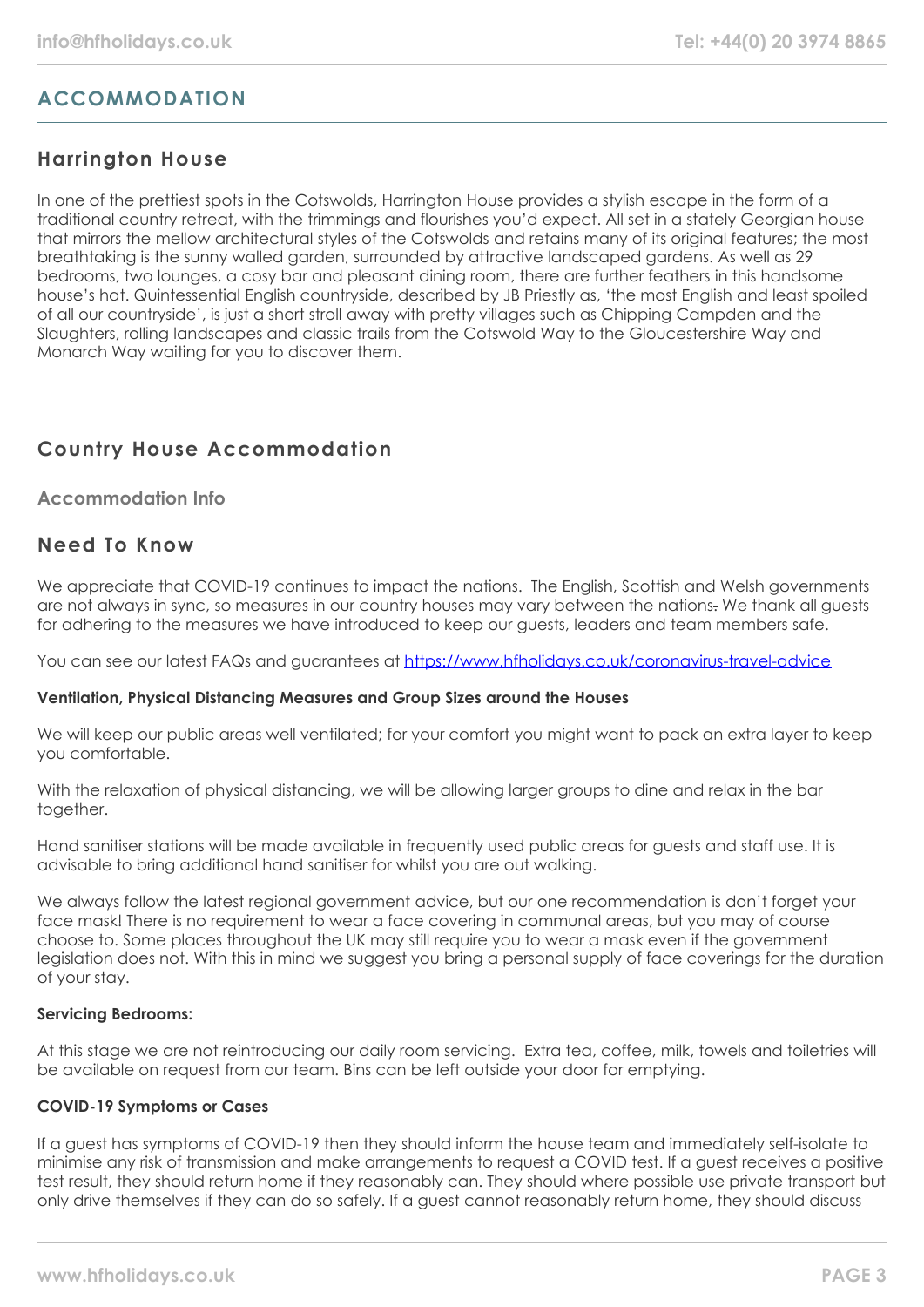their circumstances with the House Manager. Additional charges may be levied if a guest needs to self-isolate for longer than their planned holiday.

## **What can you do to help keep everyone safe?**

- Wear a face mask/covering where required and please bring plenty of face coverings for the duration of your stay
- Carry/use hand sanitiser
- Wash your hands frequently with soap and water when possible
- Cover your mouth and nose with a tissue or your sleeve when you cough or sneeze
- Avoid passing round objects such as cameras & phones
- If you are displaying symptoms of Coronavirus, please do not travel to an HF Holidays House

## **Rooms**

## Tea & coffee-making facilities, TV, Hairdryer, Toiletries, Wi-Fi

Stay in one of the main building's beautifully presented rooms or in the adjacent cottages. With 26 bright and airy bedrooms, Harrington House has plenty of space and there's a range of Classic, Premium and Superior Rooms to choose from: for a stylish stay opt for rooms 1 or 2, both large master bedrooms located on the first floor that come complete with some of the original Palladian features dating back to 1730, pretty feature wallpaper and views out of the front of the building of classic Cotswolds scenery. Alternatively, for a romantic hideaway, plump for Room 24 in the Windrush Cottage and toast your good taste in the private garden that adjoins this large twin room.

All 'Classic' rooms are ensuite and furnished to a high standard. There are also several 'Premium' and 'Superior' Rooms that are either larger or have a desirable view, a more luxurious mattress and larger television – upgrade your stay for just an extra £15-25 per person per night. You can choose a specific room for an extra £30 per room, subject to availability. Upgrade supplements still apply.

## **Check in:**

Check in opens at **4pm** for all guests. Guests will be unable to access any of the Country House facilities, including leaving luggage before 4pm.

We are delighted to invite you to enjoy a complimentary Afternoon Tea on arrival. Relax and meet your fellow guests and leaders.

## **Check out:**

## Check out time: **10am**

Please note, you will need to settle your bill before departure and payment will only be possible by card. Gratuities and donations to the Pathway Fund can also be made by card.

## **Facilities**

## Free Wi-Fi, boot room and drying room, attractive garden, multi-purpose activity room, lounge, library and board games to borrow

After a day ambling through the Cotswolds, come back to the house and its specially tailored walkers' facilities. Relax by sitting in the gardens or having a game of croquet on the lawn. Retire to either of the two lounges or climb the sweeping stately staircase to the very top of the house where there's an observatory looking out across the rooftops of the village. Then pop in to the snug bar for a pint of local ale and a chin wag with fellow guests about their discoveries.

## **Welcome Information**

A Welcome Information Pack providing details about the Country House and your holiday will be available in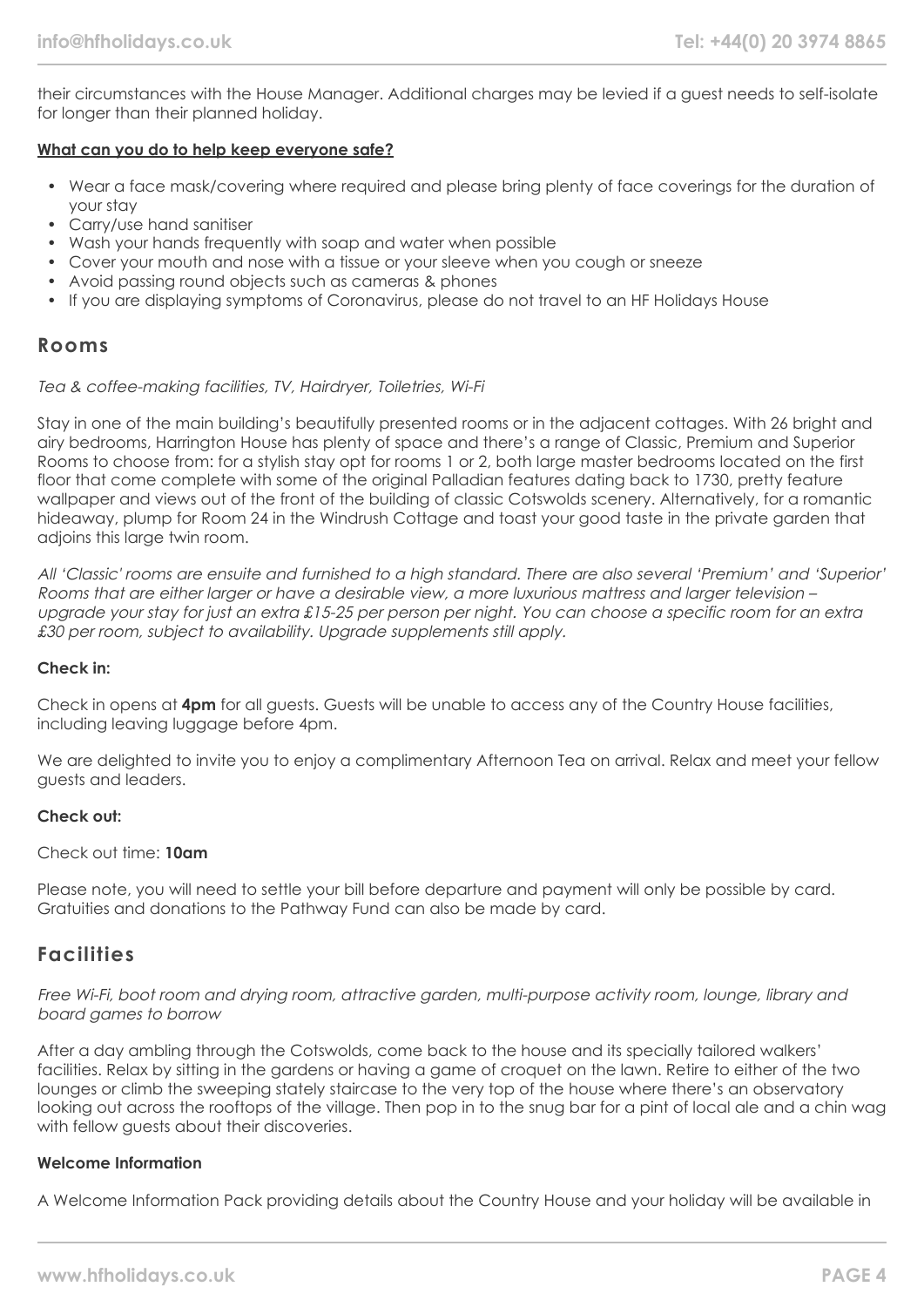each bedroom. This personal pack of information will detail what to expect during your stay in the house, the menu for the duration of your stay, dinner & picnic lunch order forms and the guest registration form for completion.

Our houses are locked at night-time and accessible with a door code which is available in the Welcome Pack. However, we also recommend making a note of the Duty Manager number on arrival, in case of an emergency or getting locked out.

## **Evenings**

Join our team after dinner on Wednesday evenings to see if you've got the knowledge to triumph in the HF Big Pub Quiz! There will also be another evening of entertainment at the beginning of the week which will vary depending on the house you are visiting.

If there are leaders resident, they will be available to chat to guests about self-guided walks. You can borrow walking route notes and maps from our Discovery Point.

## **Walks Talks – Guided Walking Information Briefings**

Self-Guided guests are always welcome to join our Guided Walking briefings to hear about the local conditions.

Our leaders will deliver a Guided Walking Information Briefing on each arrival day before and after dinner followed by a group Walks Talk to let guests know about the following day's walks. Walks Talks are usually before and after dinner prior to each walking day. The information is repeated so you can join whichever time suits you.

If you are undecided which walk to do, our leaders will be available in the bar or lounge to answer any questions you might have. Our website contains up-to-date information about the walks for each holiday.

Before you leave for your walk your leader will run through a short safety briefing for the day.

Each day, the latest weather forecast will be displayed for all guests to check to ensure appropriate clothing is worn for the walks.

Please note, if you decide to do your own walks, or you are on a self-guided walking holiday, you must complete an Independent Walker Card each day. These can be found near the Discovery Point in the house.

# **Food & Drink**

As at all our country houses, holidays are full board, from afternoon tea served as a welcome treat through that evening's meal to a hearty breakfast on the day of departure. Food at Harrington House is varied with a strong emphasis on the use of seasonal British produce. Our experienced chefs create each dish using only the freshest ingredients and, when in season, use home grown herbs and vegetables taken from our own gardens to give a true taste of the local area.

Along with many hospitality business across the UK we are presently experiencing disruption to our food and drink supply chain. COVID continues to limit the ability of suppliers to deliver and the war in Ukraine (along with several other global challenges) is impacting availability of many basic products. We are working hard to ensure that these challenges do not negatively impact your holiday but ask for your understanding should we need to make last minute changes to dishes or menus.

# **Accessibility**

For accessibility and assistance information, please contact our expert team on [020 3974 8865](tel:02039748865) or view the accessibility information online for [Harrington House](https://www.hfholidays.co.uk/images/Documents/accessibility_statements/Harrington_House_-_accessibility_information_-_update_Feb_2021.pdf)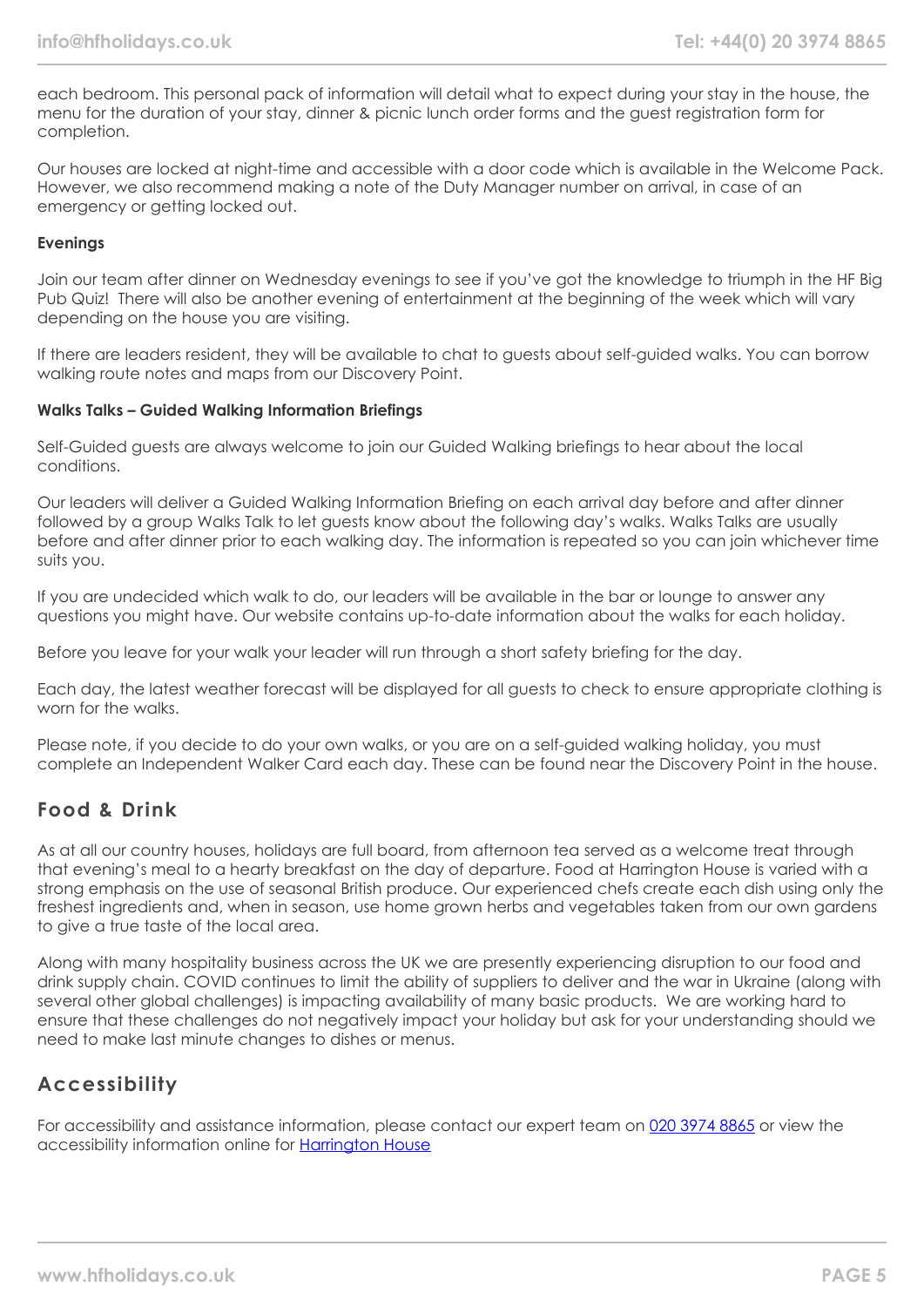# **TRAVEL DETAILS**

Our address is: Harrington House, Sherborne Street, Bourton-on-the-Water, Gloucestershire, GL54 2BY Tel: [01451 821213](tel:01451821213)

## **By Train:**

The nearest railway station to Harrington House is Moreton-in-Marsh. However, the nearest mainline station is at Cheltenham Spa which may be more convenient. For train times and route planning by train visit [www.nationalrail.co.uk](https://www.nationalrail.co.uk/) or phone [03457 48 49 50.](tel:03457484950)

# **By Taxi:**

The 9-mile journey from Moreton-in-Marsh station by taxi takes approximately 20 to 30 minutes and costs £24 if pre-booked. From Cheltenham Spa station a taxi takes around 35 to 45 minutes for the 18-mile journey and costs £44 if pre-booked. Please note these are 2022 prices for a 4-seat taxi. 8-seater taxis are available at a higher rate. A shared taxi will be arranged wherever possible. Please pre-book your taxi at least 7 days in advance by contacting:

Limozena\* Tel: [+44 \(0\) 1451 820972](tel:01451820972) Email: [denwalmsley@yahoo.co.uk](mailto:denwalmsley@yahoo.co.uk)

The return taxi journey can be arranged with the taxi company or on your behalf by the Harrington House Manager.

\*Limozena is not owned or managed by HF Holidays

## **By Bus:**

From Moreton-in-Marsh station catch the 801 bus to Bourton-on-the-Water. The journey takes approximately 30 minutes. Alight next to the Edinburgh Woollen Mill Shop from where it is a short walk to our house. Cross the road to the war memorial and continue across the bridge. Follow this road for 150 metres until the road forks. Harrington House is on the left.

## **By Car:**

From the A429 take the road into the centre of Bourton-on-the-Water. At the war memorial by the village green, turn into Sherborne Street. Cross the narrow bridge and continue for approximately 100yds. Just before the road forks, Harrington House is on the left. Look out for our sign. A car park is available in the grounds with free parking.

## **Travelling From Overseas**

For most guests, travelling to London Heathrow airport is the most convenient option.

From Heathrow first take the train to London Paddington station. From here there are direct trains to Moretonin-Marsh. It's a relatively straightforward journey - just over 2 hours. See [www.nationalrail.co.uk](https://www.nationalrail.co.uk/) for train times.

From Moreton-in-Marsh you can travel on to Bourton-on-the-Water by bus or taxi (see above).

# **LOCAL AREA**

Bourton-on-the-Water is situated at the heart of the Cotswolds, a beautiful area of rolling green hills and attractive stone towns and villages.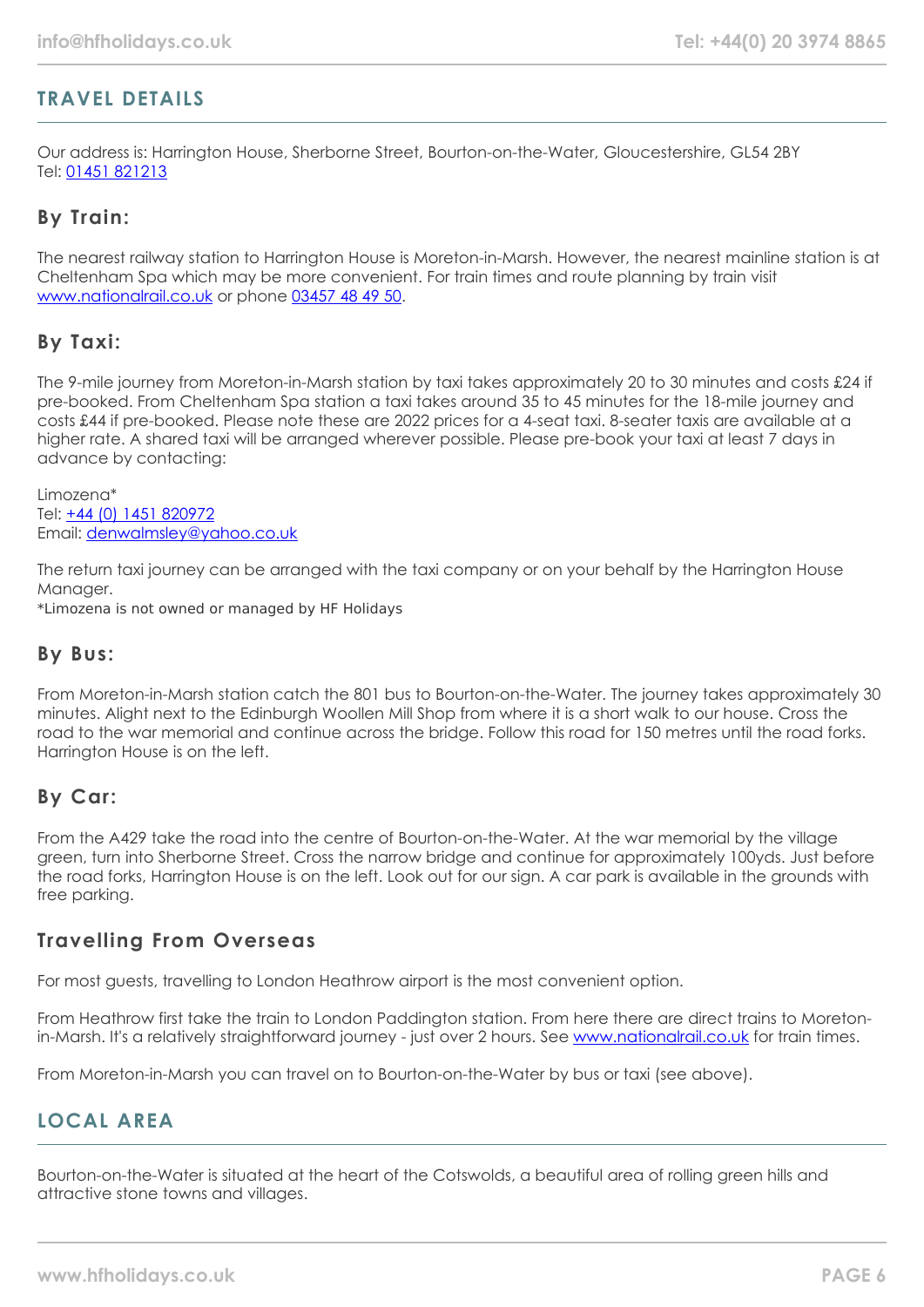Harrington House is located in a quiet street, just 100 metres from the centre of Bourton. This is one of the most popular villages in the Cotswolds, frequently busy with visitors. The River Windrush winds its way through the central village green and is crossed by a series of attractive stone bridges.

Bourton-on-the-Water is a popular destination in its own right with its specialist shops and attractive village green. Local attractions include the [Cotswold Motoring Museum,](https://www.cotswoldmotoringmuseum.co.uk/) [Model Village](https://theoldnewinn.co.uk/model-village) and [Birdland Wildlife Park](https://www.birdland.co.uk/), all within easy walking distance.

The village has a good range of facilities including a small supermarket, post office, newsagent, pubs and bank.

During your stay at Harrington House you may enjoy visiting the following places of interest:

# **Chipping Campden**

The mellow market town of Chipping Campden, about 30 minutes' drive north of Bourton-on-the-Water, is one of the most visited towns in the Cotswolds.

# **Hidcote Manor Gardens**

Owned by the National Trust, [Hidcote](https://www.nationaltrust.org.uk/hidcote) is a small manor house with an exceptional garden designed in the Arts and Crafts style. Around 35 minutes' north from Bourton-on-the-Water.

## **Bibury**

William Morris – one of the key figures in the Arts & Craft Movement – once described [Bibury](https://www.bibury.com/) as 'the most beautiful village in England'. Its most famous part is the row of stone weavers' cottages in Arlington Row next to the River Coln which date back to 1380; a more attractive set of buildings is hard to imagine. Bibury is 12 miles from Harrington House.

# **Broadway**

Considered as one of the most beautiful villages in Britain, it is easy to see why so many visitors are attracted to Broadway. Take a walk to [Broadway Tower](https://broadwaytower.co.uk/) for stunning views of the Vale of Evesham. Around 30 minutes' drive from Bourton.

# **Cotswold Farm Park - Adam Henson's Farm**

[Cotswold Farm Park](https://cotswoldfarmpark.co.uk/) was set up in 1971 by Joe Henson – father of Adam Henson, one of the presenters of the BBC's Countryfile programme. The park is a centre for rare breeds which can be seen in the animal barns and on the rare breed trail. The park is about 5 miles from Harrington House – a ten-minute drive by car.

## **Stratford-upon-Avon**

Famous for its Shakespeare connections, Stratford is an attractive town spanning the River Avon. Of particular interest are the [Royal Shakespeare Theatre](https://www.rsc.org.uk/your-visit) and the [Shakespeare's Birthplace Museum](https://www.shakespeare.org.uk/). Around 40 minutes' drive from Bourton.

# **Blenheim Palace**

[Blenheim Palace](https://www.blenheimpalace.com/) is one of the grandest and best-known stately homes in Britain. It sits in extensive parkland and is also famous as being the ancestral home of Winston Churchill.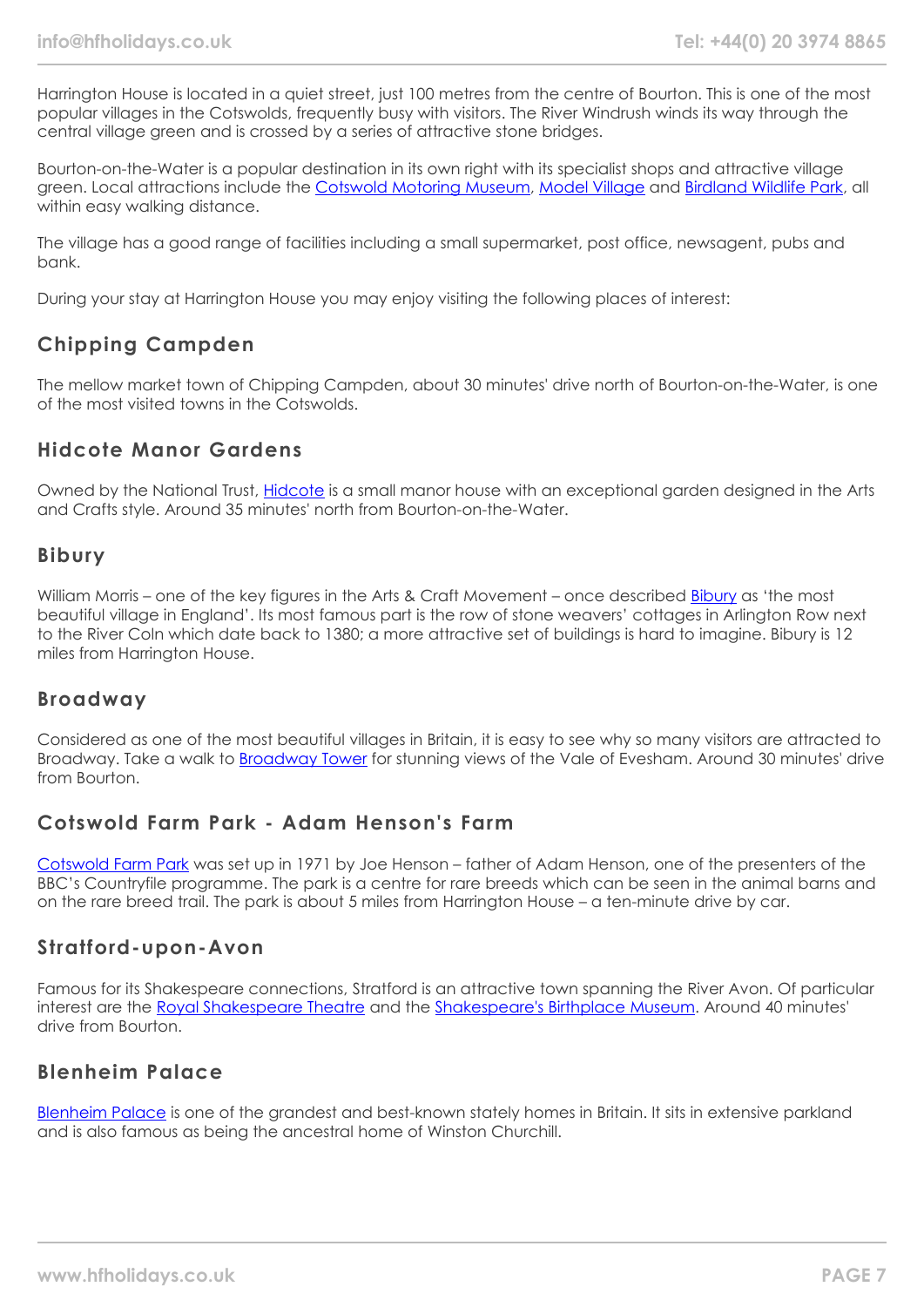# **Cotswold Wildlife Park And Gardens**

Set in 160 acres of beautiful parklands, the [Cotswold Wildlife Park](https://www.cotswoldwildlifepark.co.uk/) is home to an astonishing array of animals from large mammals and primates to birds and reptiles. It is one of the UK's largest zoological collections. The park is divided into four sections, each with its own team of keepers. The park is about 12 miles from Harrington House and can be reached in about 22 minutes by car.

# **Cheltenham**

The fine Regency spa town of Cheltenham has an excellent range of shops and facilities. Cheltenham is around 25 minutes' drive from Bourton, and can also be reached by an hourly local bus.

## **Gloucester**

The Cathedral city of Gloucester is about 35 minutes' drive to the west of Bourton. The fine [Norman cathedral](https://www.gloucestercathedral.org.uk/) is well worth visiting, as is the [National Waterways Museum.](https://canalrivertrust.org.uk/places-to-visit/gloucester-docks)

## **Gloucestershire Warwickshire Steam Railway**

Ride the [GWSR steam railway](https://www.gwsr.com/) through attractive Cotswold countryside from Cheltenham to Toddington about 30 minutes' drive from Bourton. Now restored, this was once the Great Western main line to Birmingham.

## **Oxford**

The famous university city of Oxford is about an hour's drive from Bourton-on-the-Water. You may wish to stroll through the historic colleges or visit the [Ashmolean Museum](https://www.ashmolean.org/), the University of Oxford's museum of art and archaeology founded in 1683.

# **USEFUL HOLIDAY INFORMATION**

## **Essential Information**

To enjoy your holiday comfortably and safely, it's essential that your clothing and footwear is suitable for the conditions likely to be encountered. Changeable weather is possible throughout the year, so our advice is to come prepared for all eventualities – hot, cold, wet or dry.

All of our Discovery tours involve active sightseeing and you should therefore be prepared for walking between the sights and wear flat, comfortable shoes. In the evening most guests wear casual clothing. You will probably find a small rucksack or cross-body bag useful for carrying spare clothing, a camera and drinks (at least 1 litre) during the day.

Please note: For 2022 departures, all admission costs are included on Discovery tours, including National Trust & English Heritage.

# **HOW TO BOOK**

When you're ready to book, you can choose to **book online** or book **over the phone**. Our website offers secure online booking for our holidays, is available 24/7, and offers more in-depth information about all our holidays. If you prefer to call us, our experienced and knowledgeable team are available to answer any specific questions you have and can offer guidance as to which holiday is best suited to your needs.

Our office is open: Monday to Friday: 9am – 5.30pm, Saturday: 9am – 1pm, Sunday & Bank Holiday Monday: closed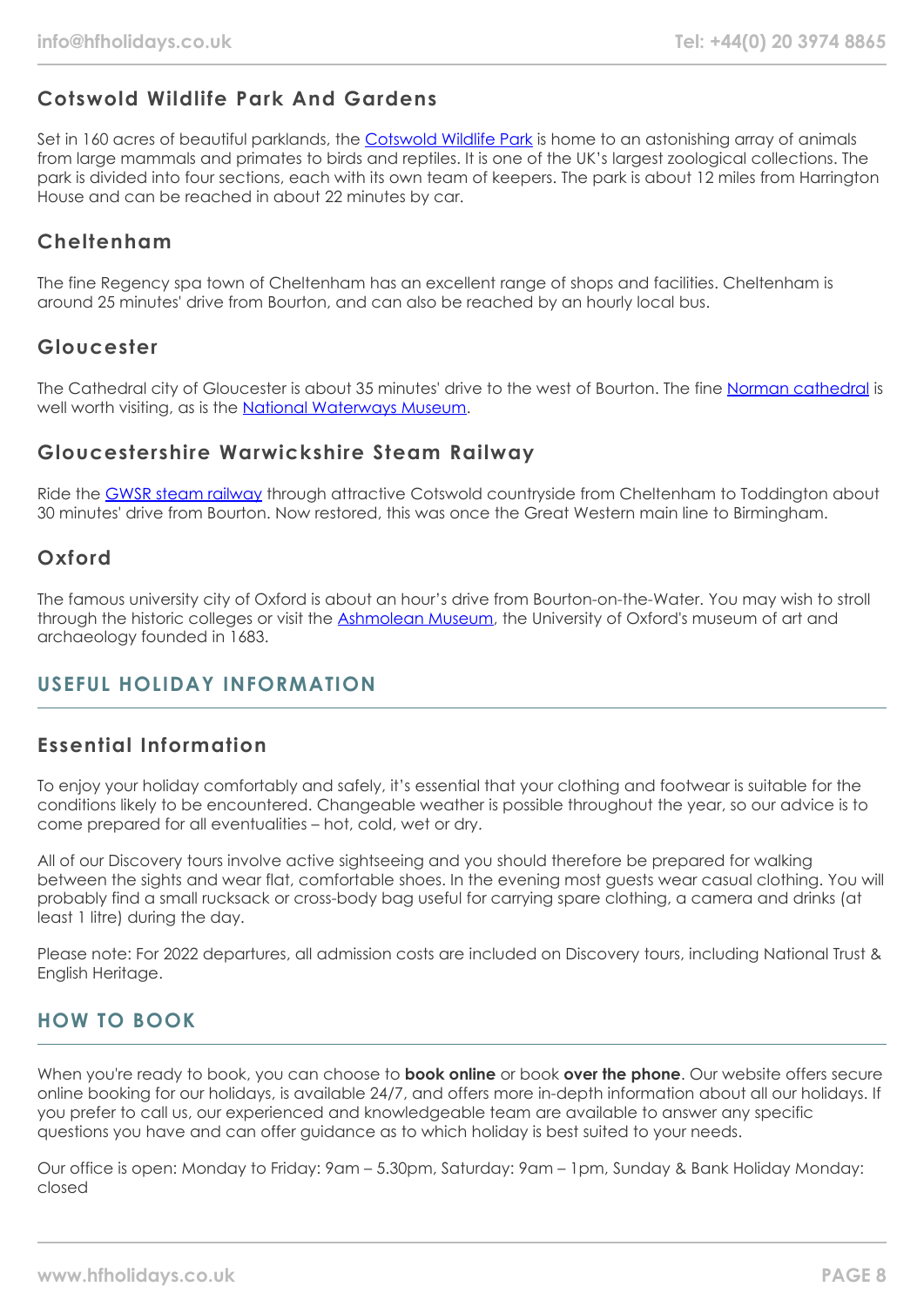## **PAYING YOUR DEPOSIT**

To secure the holiday of your choice, you will need to pay a deposit: UK & European Holidays: £150 per person and Worldwide Holidays: £250 per person. You can pay your deposit by debit or credit card with no additional card fees charged or make an online BACS payment directly into HF's bank account, please see details under BACS payments. You can also pay your deposit by cheque within seven days of booking. Cheques should be made payable to 'HF Holidays Ltd' with your booking reference / Order ID on the back.

## **NON-MEMBER FEE**

Non-members can join our holidays by paying a Non-Member's fee of £30 per person per holiday. Alternatively, full membership is available from £100 – visit hfholidays.co.uk/membership for details.

#### **BACS PAYMENTS**

Please quote your booking reference / Order ID when you make your payment online: Bank Name: National Westminster Bank, Account Name: HF Holidays Limited, Account Number: 48904805, Sort Code: 60-00-01, IBAN: GB90NWBK60000148904805

Once we have received your booking and deposit, we will send a confirmation invoice to the lead name. Please check this carefully. For bookings 'with flights' it is essential that the names on your booking confirmation invoice match those on your passport for bookings overseas. Please advise us immediately of any errors. Any name changes after the balance of your holiday has been paid will be subject to a fee levied by the airline.

## **MANAGE MY BOOKINGS**

Payments can also be made through the [Manage My Booking](https://www.hfholidays.co.uk/about-us/bookings/my-booking) function on our website. Click on the link at the top of our homepage. This is available to all customers who provide an email address at the time of booking.

#### **YOUR FINAL BALANCE**

Your final balance payment is due 6 weeks before departure if you are staying in an HF Holidays UK country house, 8 weeks before departure if you are travelling on one of our holidays in Europe and 10 weeks before departure if you are on a Guided Trail staying in one of our partner hotels or are travelling on a Worldwide holiday. As with paying your deposit, you can pay your final balance by debit or credit card, make an online BACS payment directly into HF's bank account or pay by cheque.

## **TRAVEL INSURANCE**

Travel insurance is an important part of any booking and essential for one of our holidays. HF Holidays works with specialist. Insurance Brokers Campbell Irvine Direct. For more information or to obtain a quote call them on [01702 427 236](tel:01702427236) or visit [hfholidays.co.uk/insurance](https://www.hfholidays.co.uk/about-us/bookings/insurance)

## **PEACE OF MIND**

## **ATOL:**

The air holidays and flights in this brochure are ATOL-protected, since we hold an Air Travel Organiser's Licence granted by the Civil Aviation Authority. Our ATOL number is ATOL 710. In the unlikely event of our insolvency, the CAA will ensure that you are not stranded abroad and will arrange to refund any money you have paid us for advance bookings. For further information visit the ATOL website [atol.org.uk](https://www.atol.org/)

## **MEMBER OF ABTOT:**

HF Holidays is a member of ABTOT (The Association of Bonded Travel Organisers Trust Limited) which provides financial protection under the Package Travel, Package Holidays and Package Tours Regulations 1992 for HF Holidays Ltd and in the event of their insolvency, protection is provided for the following: 1. non-flight packages commencing in and returning to the UK; 2. non-flight packages commencing and returning to a country other than the UK; 3. flight inclusive packages that commence outside of the UK and Republic of Ireland, which are sold to customers outside of the UK and Republic of Ireland. 1, 2 and 3 provides for a refund in the event you